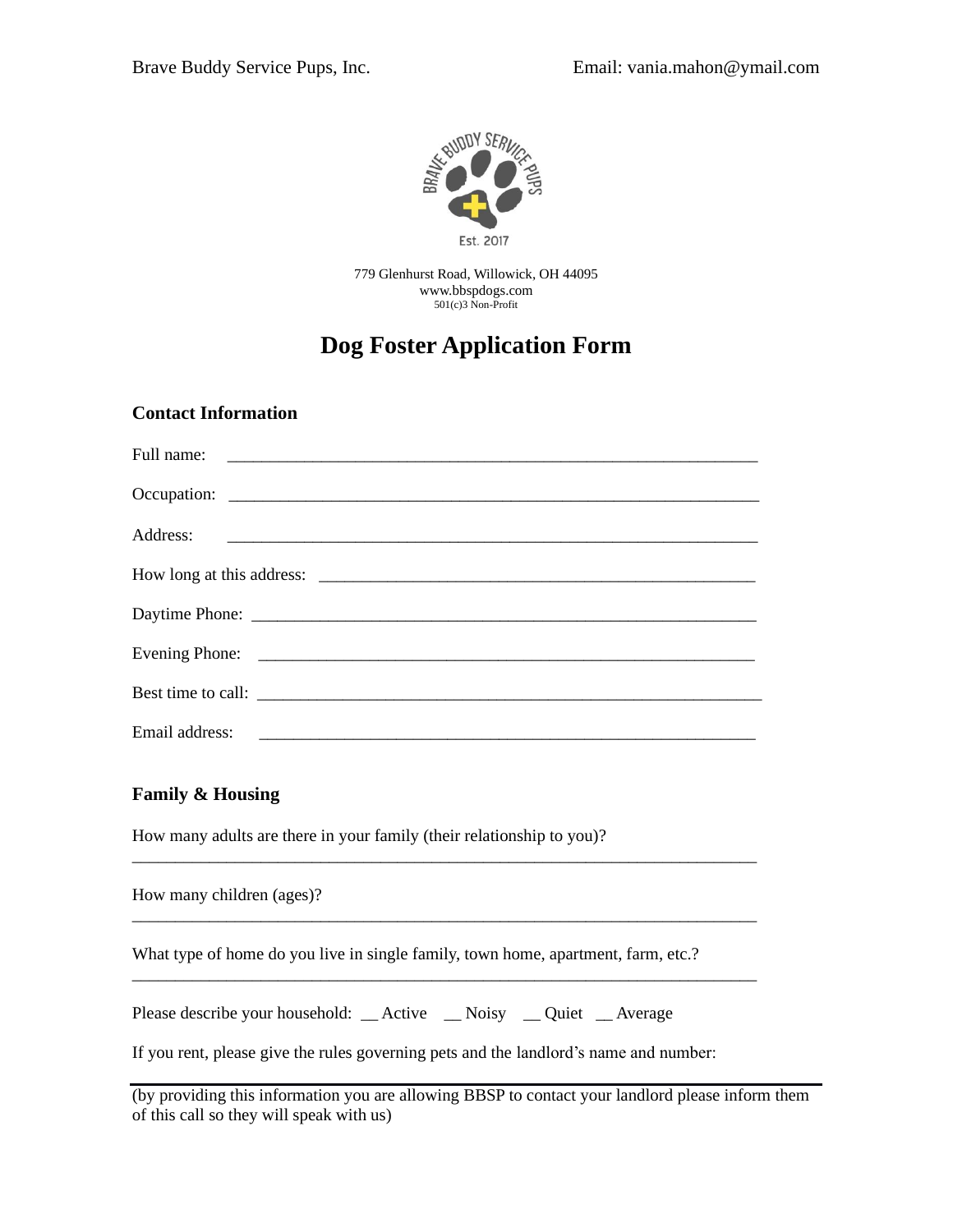| Brave Buddy Service Pups, Inc.                                                                                                                                         | Email: vania.mahon@ymail.com |
|------------------------------------------------------------------------------------------------------------------------------------------------------------------------|------------------------------|
| Does anyone in the family have a known allergy to dogs?                                                                                                                |                              |
| Is everyone in agreement with the decision to adopt a dog? ______________________                                                                                      |                              |
| Do you have time to provide adequate love and attention? _______________________                                                                                       |                              |
| <b>Other Pets</b>                                                                                                                                                      |                              |
| What other pets do you have (specify type and number)? _________________________                                                                                       |                              |
|                                                                                                                                                                        |                              |
|                                                                                                                                                                        |                              |
| <u> 1989 - Johann Barn, amerikan bernama di sebagai bernama di sebagai bernama di sebagai bernama di sebagai bern</u><br>Have you every surrendered a pet? If so, why? |                              |
| Have you ever had a pet euthanized? If so, why?                                                                                                                        |                              |
| Have you ever lost a pet to an accident?                                                                                                                               |                              |
| How do you discipline your pets and why?                                                                                                                               |                              |
| <b>Veterinarian</b>                                                                                                                                                    |                              |
| Do you have a regular veterinarian? _ Yes _ No                                                                                                                         |                              |
|                                                                                                                                                                        |                              |
| Clinic Name:<br><u> 1980 - John Harry Harry Harry Harry Harry Harry Harry Harry Harry Harry Harry Harry Harry Harry Harry Harry H</u>                                  |                              |
| <b>Clinic Address:</b><br><u> 1989 - Johann Stoff, amerikansk politiker (d. 1989)</u>                                                                                  |                              |
| Clinic Phone:                                                                                                                                                          |                              |

(Providing BBSP with this information you are allowing BBSP to call your vet. Please call your vet and ask them to authorize the release of information to BBSP.)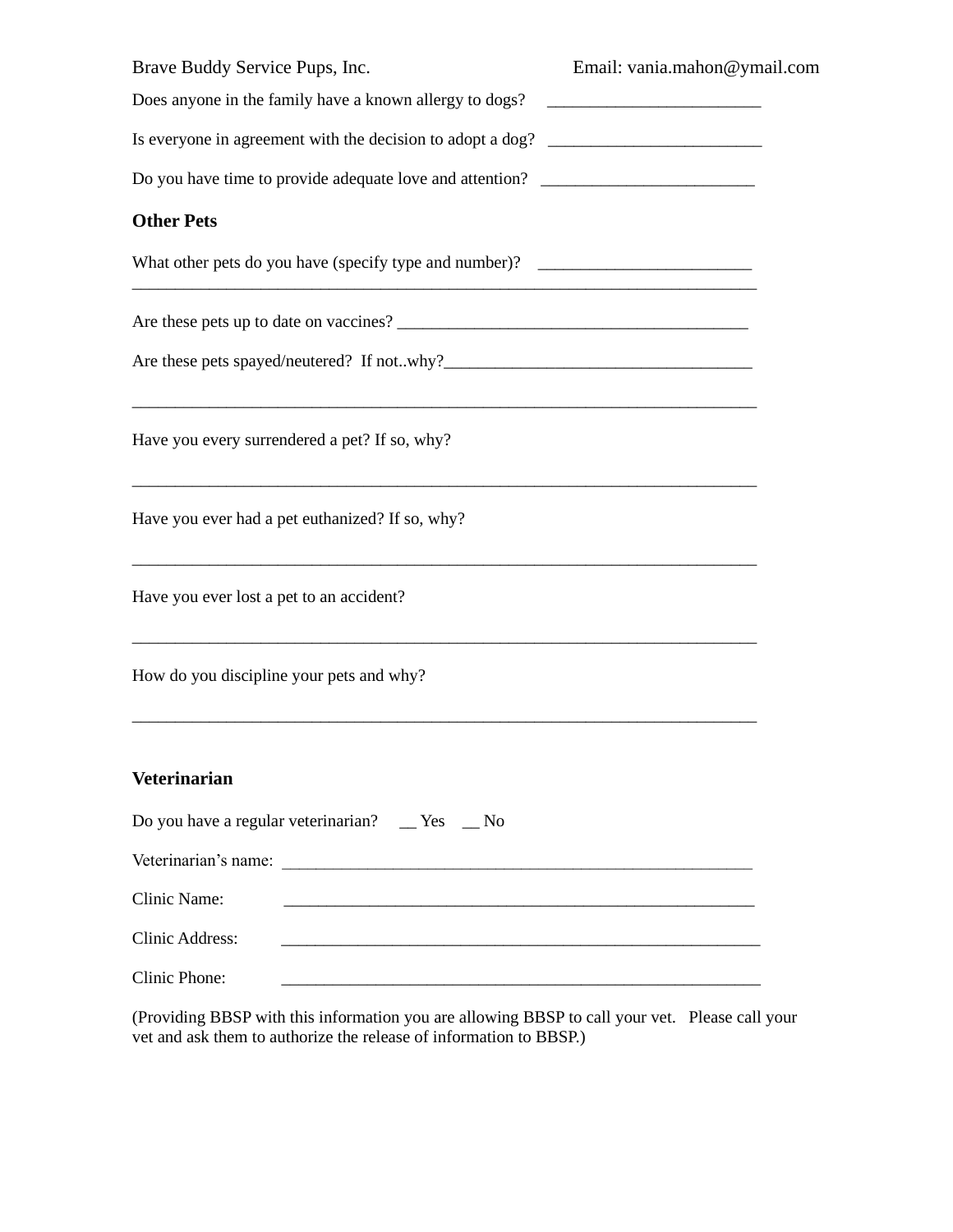## **About the Dog You Wish to Adopt**

What is your idea of an ideal dog and why?

|                   | Desired sex: _ Spayed Female _ Neutered Male _ No preference                                                                                                          |
|-------------------|-----------------------------------------------------------------------------------------------------------------------------------------------------------------------|
| Willing to adopt: | _ outgoing/hyper dog<br>$\equiv$ shy dog<br>$\equiv$ dog that needs regular medication $\equiv$ dog that needs training<br>olog that needs grooming<br>_None of these |
|                   | Where will the dog spend the day? ( <i>describe</i> )                                                                                                                 |
|                   | Where will the dog spend the night? ( <i>describe</i> )                                                                                                               |
|                   | Number of hours (average) dog will spend alone? _________________________________                                                                                     |
|                   |                                                                                                                                                                       |
|                   |                                                                                                                                                                       |
|                   | Do you agree to provide regular health care by a Licensed Veterinarian? $\equiv$ Yes $\equiv$ No                                                                      |
|                   | Do you agree to keep the dog as an indoor dog? _Yes _No                                                                                                               |
|                   | When the dog goes out, how do you plan to supervise it? Fenced yard?                                                                                                  |
|                   | Do you agree to contact BBSP if you can no longer keep this dog? __Yes __No                                                                                           |
| $Yes$ No          | Are you be willing to let a representative of BBSP visit your home by appointment?                                                                                    |
|                   |                                                                                                                                                                       |
|                   | Would you be interested in fostering? _Yes<br>No Would like to know more                                                                                              |